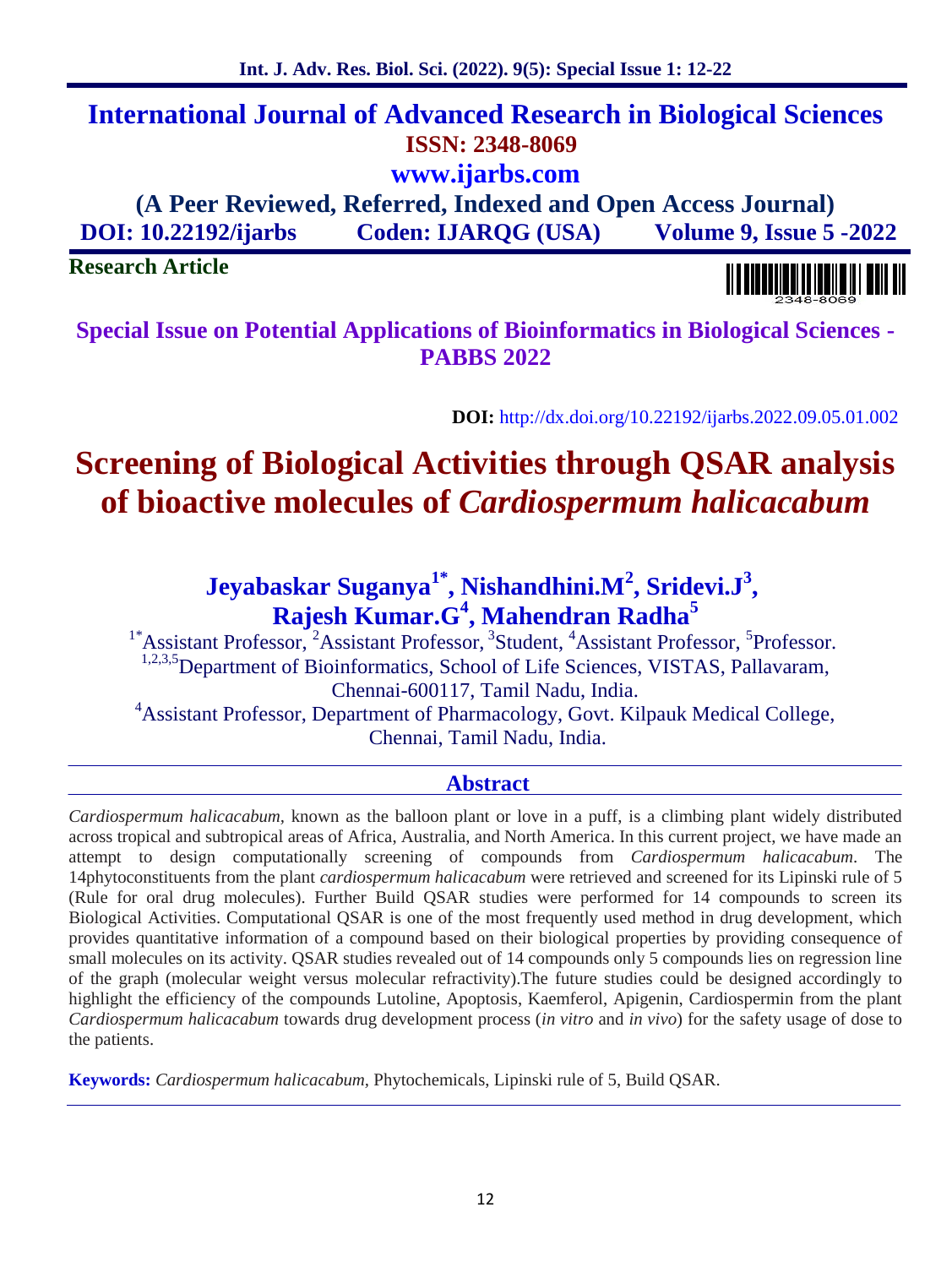# **Introduction**

Plant-based medicines have long been used in traditional medicine to treat a variety of illnesses. 80 percent of the world's population still relies on medicinal plants for urgent health treatment, especially in areas where medications are unlikely to be available [Bachtel N *et al.,* 2020]. Plant based bio-friendly and eco-friendly commodities have recently been explored for the prevention and treatment of various sorts of infections in humans, as well as microbial diseases, all over the world, and plant recruitment in ethnomedicine, among other advancements [Dias DA *et al.,* 2012]. Nature has lavished us with botanical riches, with a vast array of different plant kinds growing in various sections of the country [Walji R *et al.,*2009, Welz AN *et al.,*2018]. Herbal medications are now widely used in health-care initiatives in underdeveloped countries [Lee GB *et al.,*2004], India is rich in biodiversity on all three levels: species diversity, habitat diversity, and genetic diversity[Thomson P*et al.,*2014].Herbal medicine is still commonly utilised in developing nations by about 75-80% of the world's population[Sharma E *et al.,* 2017]. Plants include a variety of active biomolecules and phytochemicals that have an important role in the treatment of life-threatening disorders [Ghosh P*etal.,* 2018]. Several herbal plants have been studied in order to discover new substances and their mechanisms for preventing a variety of ailments[Pieroni A *et al.,*2012]. There are thousands of documented medicinal species in India, and the use of various portions of many medicinal plants to heal specific diseases has been in vogue since ancient times, and India is known as a land of herbal plants; thus, any specific data on such plants could be of clinical importance [Antony Reen a*et al.,*2011].

Many ailments have been cured using the various portions of a plant and their bioactive components as either food or medicine [Bhutani KK *et al.,*2010]. Understanding plant bioactive components and standardizations, as well as pharmacological activities such as in vivo and in vitro testing, through which drug quality,

controlled toxicity, and adulterations can be disclosed in order to ensure customer safety and welfare [Ghosh P*et al.,* 2018]. The complex bioactive components and relatively abundant scopes in plants and its parts have been taken into account to separate the bioactive compounds, and research on this plant aids in the analysis of its toxicological and pharmacological activities for the implementation of new methodologies[Upadhyay RK*et al.,* 2015]. To treat a variety of disorders, the effectiveness, validity, and safety must be determined. As a result, human society can profit from usingherbal drug for their healthcare problems [Tyagi S*et al.,* 2015].

The Sapindaceae family includes Cardiospermumhalicacabum Linn. Balloon vine is its common name. Mudakkathan is a Tamil name. Annual climber stems are minutely puberulous and have tendrils [Vijayakumar N*et al.,* 2021]. Leaves are biternate, effectively trifoliate, with each section separated into three leaflets, each with coarse serrate teeth. Abortion produces three-flowered flowers in the axillary heads, which are white with a yellowish core. Green, membranous, inflated capsule that dries to brown and is over 2 cm long. Seeds with a broad heart shaped or kidney-shaped spot are round and black [Bruno J Neves *et al.,* 2018, Zalke AS*et al.,* 2013].

This plant is widely distributed throughout the world's tropical and subtropical regions. The plains of Africa, America, Bangladesh, India, and Pakistan yield this plant [Uma AnushaNukala*et al.,* 2015, Senthilkumar S*et al.,* 2012]. Previous studies that reported phytochemical investigations of the plant revealed that extracts of this plant had antibacterial [Viji M*et al.,*2010], antifungal [Jeyadevi R*et al.,*2013], antiparasitic [Boonmars T*et al.,*2005], antidiarrheal [Prakash KC*et al.,*2014], anxiolytic [Mahmood R*et al.,*2016], antidiabetic [Govindappa M 2015], antiarthritic Net al., 2016], anti-inflammatory [Huang MH*et al.,*2011], anticonvulsant, and anticarcinogenic [Rajesh S*et al.,*2016 ],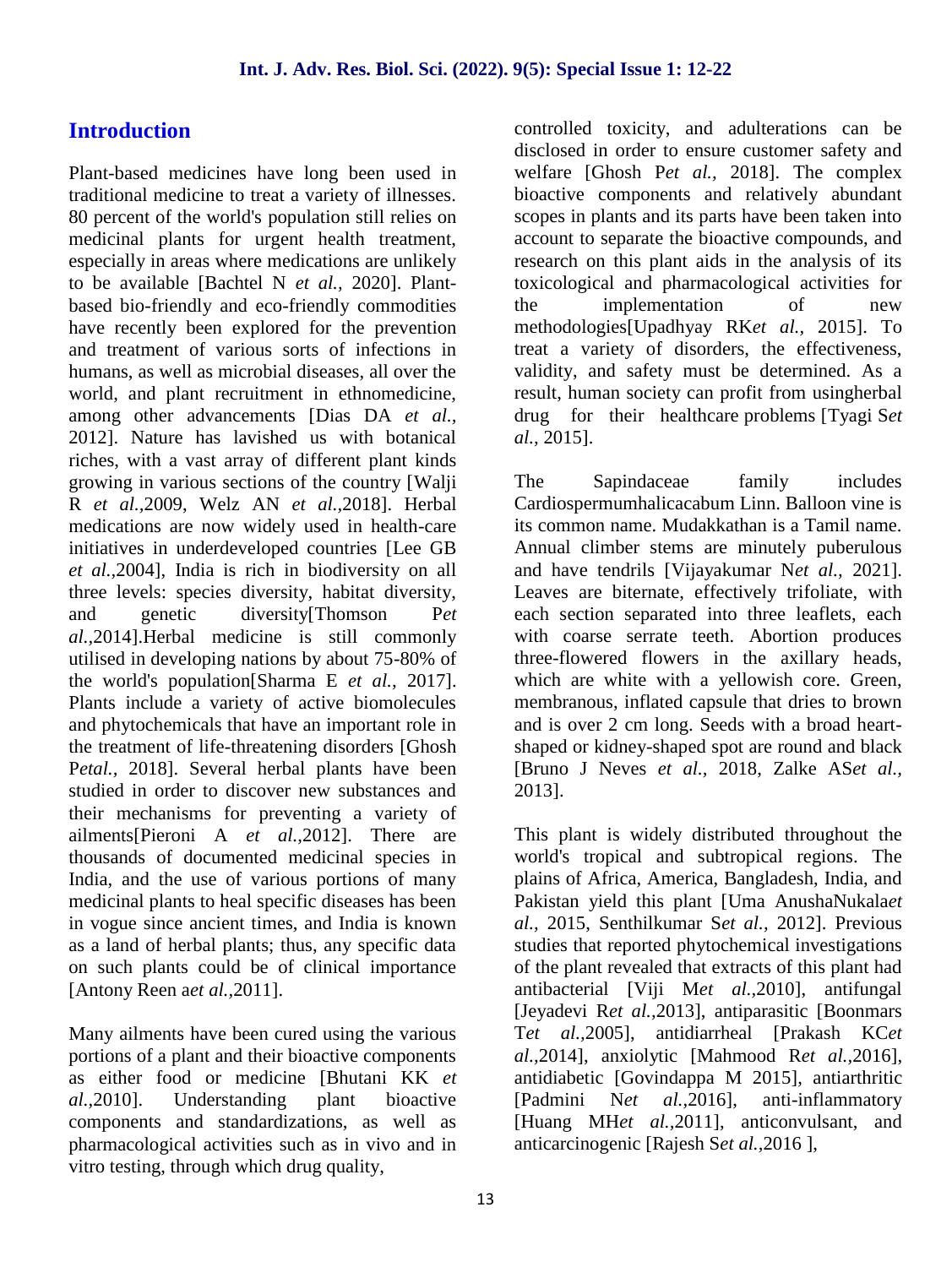#### **Int. J. Adv. Res. Biol. Sci. (2022). 9(5): Special Issue 1: 12-22**

neuroprotective role [Kukkar MR*et al.,*2014]properties due to the presence of various chemical constituents.

Hence we put forth importance towards the organic natural compounds obtained easily from plants without any side effects. The compounds from the plant *Cardiospermum halicacabum* are virtually screened for drug-likeness using the Molinspiration Server. The drug compounds are subjected for QSAR analysis. QSAR(Quantitative Structure-Activity Relationship)are mathematical relationships linking chemical structure and pharmacological activity in a quantitative manner for a series of compounds [Sarkar S*et al.,*2020]. Methods which can be used in QSAR include various regression and pattern recognition techniques, usually done by BuildQSAR software [Mohammad Goodarzi *et al.,*2012]. The aim of the current study was to predict the novel biomolecules with fewer side effects from the plant *Cardiospermum halicacabum to* treat various diseases.

## **Materials and Methods**

#### **Preparing models for QSAR analysis:**

From the plant *Cardiospermum halicacabum* totally 14 compounds were identified from the various literatures (Table 1).The evaluations of the drug were performed by Molinspiration server (www.molinspiration.com).The server evaluates the compound's drug likeness using the Lipinski's Rule which confirms the property of an oral drug for 14 compounds.



#### **Table 1: 2D structure of plant compounds of** *Cardiospermum halicacabum* **along with its Pubchem ID**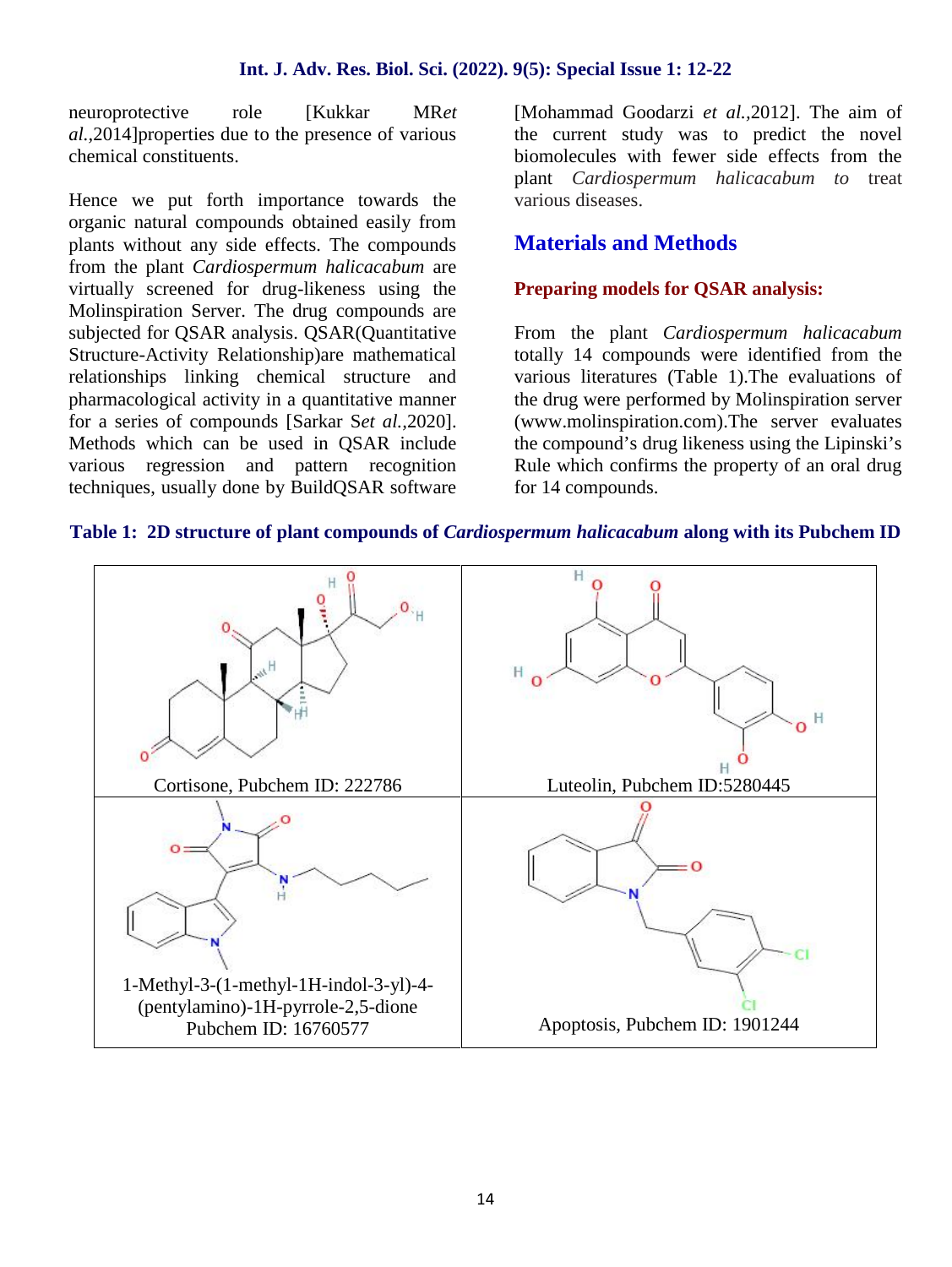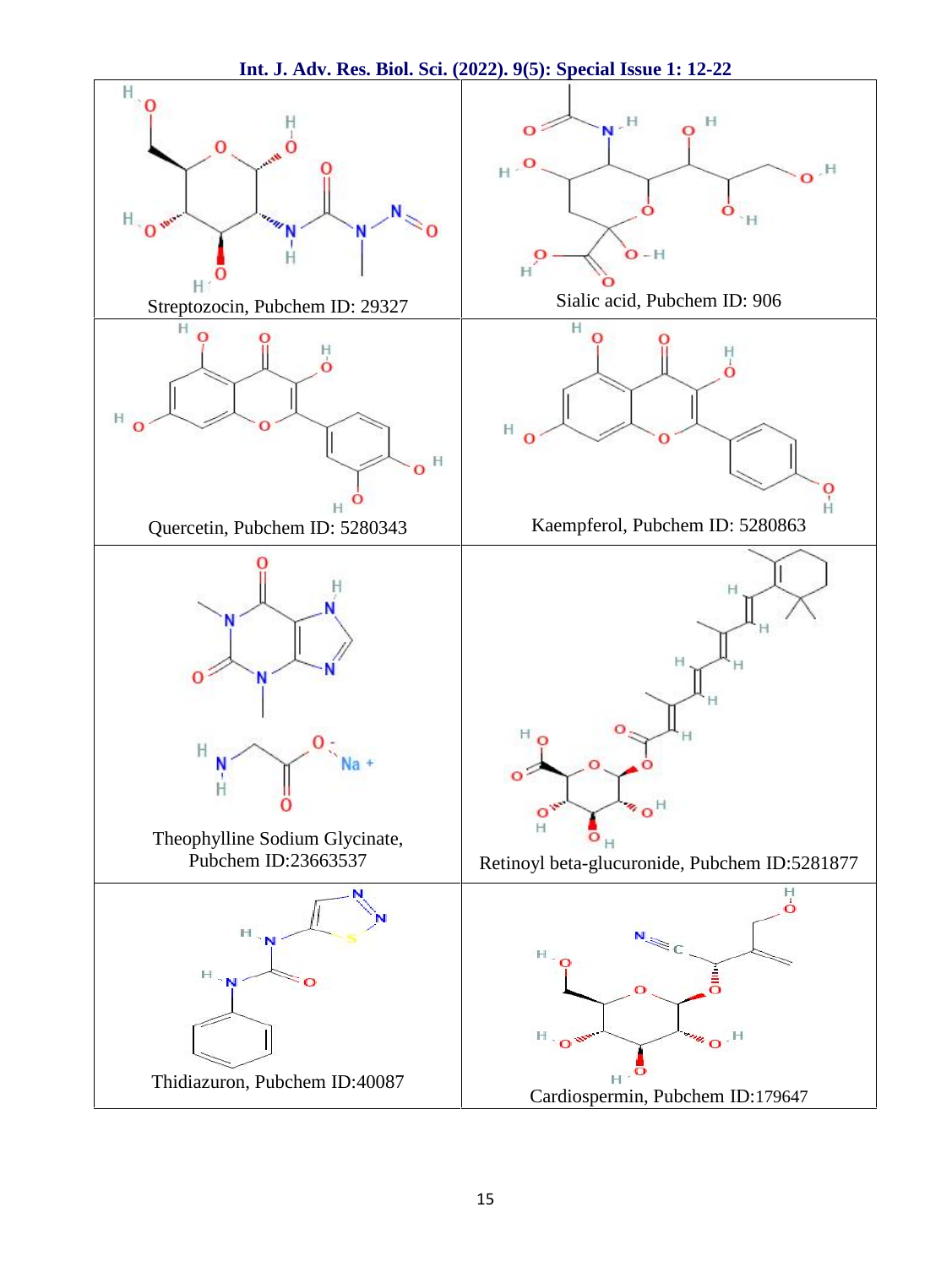

#### **Building QSAR Models**

QSAR analysis is performed on the expected values for the dataset of 14 pharmacological molecules. To determine the optimum drug to suppress the activity of receptor protein, the activity (MolWt) is linked to the descriptors. The Molecular Weight values are used as the activity (dependent variable) and compared to the descriptors (TPSA, number of H-bond donors, number of H-bond acceptors) to create a dataset. Different QSAR plots are now created by linking activity to various descriptors (independent variables). Finally, one activity was plotted against each description in each graph.

The compounds are shown in a graph using the Build QSAR software to forecast the optimal compound. The Y-axis represents the dependent variable, while the X-axis represents the independent variables. The regression line (diagonal line) is obtained after more charting, and a specific number of compounds are visible on the fit line. The molecules detected on the line are more closely related to descriptors indicating a drug's effectiveness.

#### **Results and Discussion**

### **Figure 1 : Descriptors of QSAR**

| $\mathbf{P}_{\mathbf{u}}$ |                |        |                                |                                                                 |                         |                         |        | <b>BuildQSAR</b>       |
|---------------------------|----------------|--------|--------------------------------|-----------------------------------------------------------------|-------------------------|-------------------------|--------|------------------------|
|                           | File<br>P.     | Edit   | View<br>H G Q<br>$\leqslant v$ | QSAR<br>Dataset<br>PATH: C:\Users\Bio Informatics Lab\Documents | Tools<br><b>Windows</b> | Help                    |        |                        |
|                           |                | ID     | Structure                      | molecular weight                                                | hydrogen bond donor     | hydrogen bond acceptors | logP   | molecular refractivity |
|                           | $\mathbf{1}$   | $C-01$ | 222786                         | 360.0                                                           | 1.0                     | 5.0                     | 3.0    | 101.0                  |
|                           | $\overline{2}$ | $C-02$ | 5280445                        | 286.0                                                           | 4.0                     | 6.0                     | 0.0    | 63.0                   |
|                           | 3              | $C-03$ | 16760577                       | 325.0                                                           | 1.0                     | 2.0                     | 2.0    | 92.0                   |
|                           | $\overline{4}$ | $C-04$ | 1901244                        | 306.0                                                           | 0.0                     | 2.0                     | 3.0    | 70.0                   |
|                           | 5              | $C-05$ | 29327                          | 265.0                                                           | 5.0                     | 7.0                     | 0.0    | 52.0                   |
|                           | 6              | $C-06$ | 906                            | 309.0                                                           | 6.0                     | 9.0                     | 0.0    | 65.0                   |
|                           | $\overline{7}$ | $C-07$ | 5280343                        | 302.0                                                           | 5.0                     | 7.0                     | 0.0    | 64.0                   |
|                           | 8              |        | C-08 5280863                   | 286.0                                                           | 4.0                     | 6.0                     | 0.0    | 62.0                   |
|                           | 9              |        | C-09 5280443                   | 270.0                                                           | 3.0                     | 5.0                     | 0.0    | 61.0                   |
|                           | 10             | $C-10$ | 5281877                        | 476.0                                                           | 4.0                     | 8.0                     | 4.0    | 129.0                  |
|                           | 11             | $C-11$ | 40087                          | 220.0                                                           | 2.0                     | 1.0                     | 0.0    | 47.0                   |
|                           | 12             |        | C-12 179647                    | 275.0                                                           | 5.0                     | 8.0                     | 0.0    | 64.0                   |
|                           | 13             |        | $C-13$ 2554                    | 236.0                                                           | 1.0                     | 1.0                     | 1.0    | 63.0                   |
|                           | 14             |        | C-14 23663537                  | 277.0                                                           | 3.0                     | 4.0                     | $-0.0$ | 52.0                   |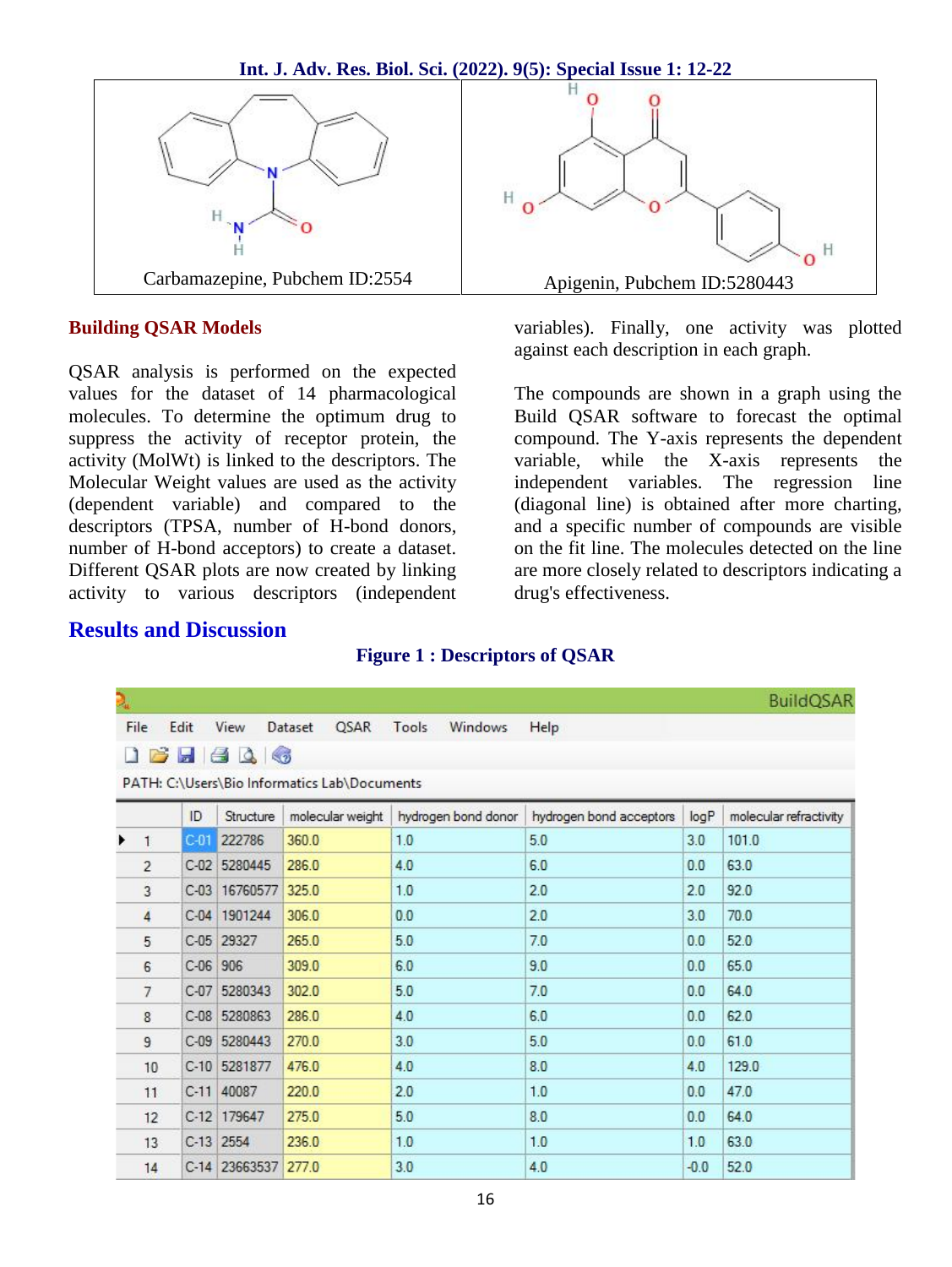#### **Int. J. Adv. Res. Biol. Sci. (2022). 9(5): Special Issue 1: 12-22**

#### **QSAR Model's Graph analysis:**

The Molinspiration server is used to estimate the dependent and independent factors for all phytocompounds. The activities and descriptors of medicinal compounds from figure 1 are manually entered into the BuildQSAR software and various graphs between the dependent variable (MolWt) and the other independent variables are plotted (TPSA, H-bond acceptors and H-bond donors). Every graphical analysis found a link between them.

#### **QSAR model development:**

To determine the optimal compound, the various models were built by correlating the independent factors (Descriptors) and dependent variables (MolWt). Finally, by comparing each graph derived from the QSAR plot, the best compounds with pharmacological activity plotted between MolWt and structural descriptors that fit in the regression line are identified. Drug activity is measured along the Y-axis, and descriptors are measured along the X-axis, to create graphical models for the best fit compounds. The graph shows that compounds that fit in the regression line (diagonal line) and are close to the line have a high correlation and are thus likely to have therapeutic action against macromolecules.



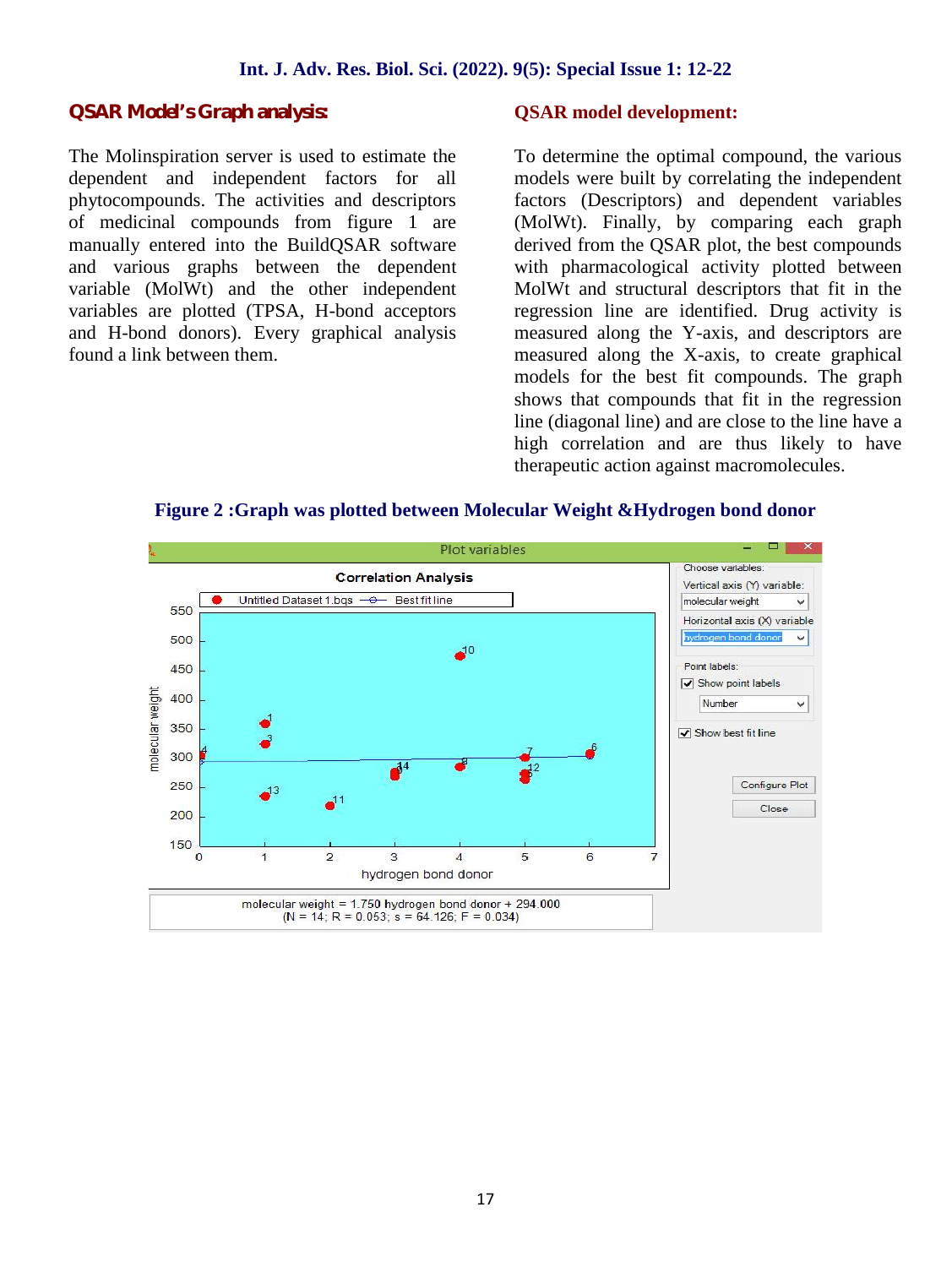

**Figure 3 :Graph was plotted between Molecular Weight &LogP**

#### **Figure 4 :Graph was plotted between Molecular Weight &Hydrogen bond acceptor**

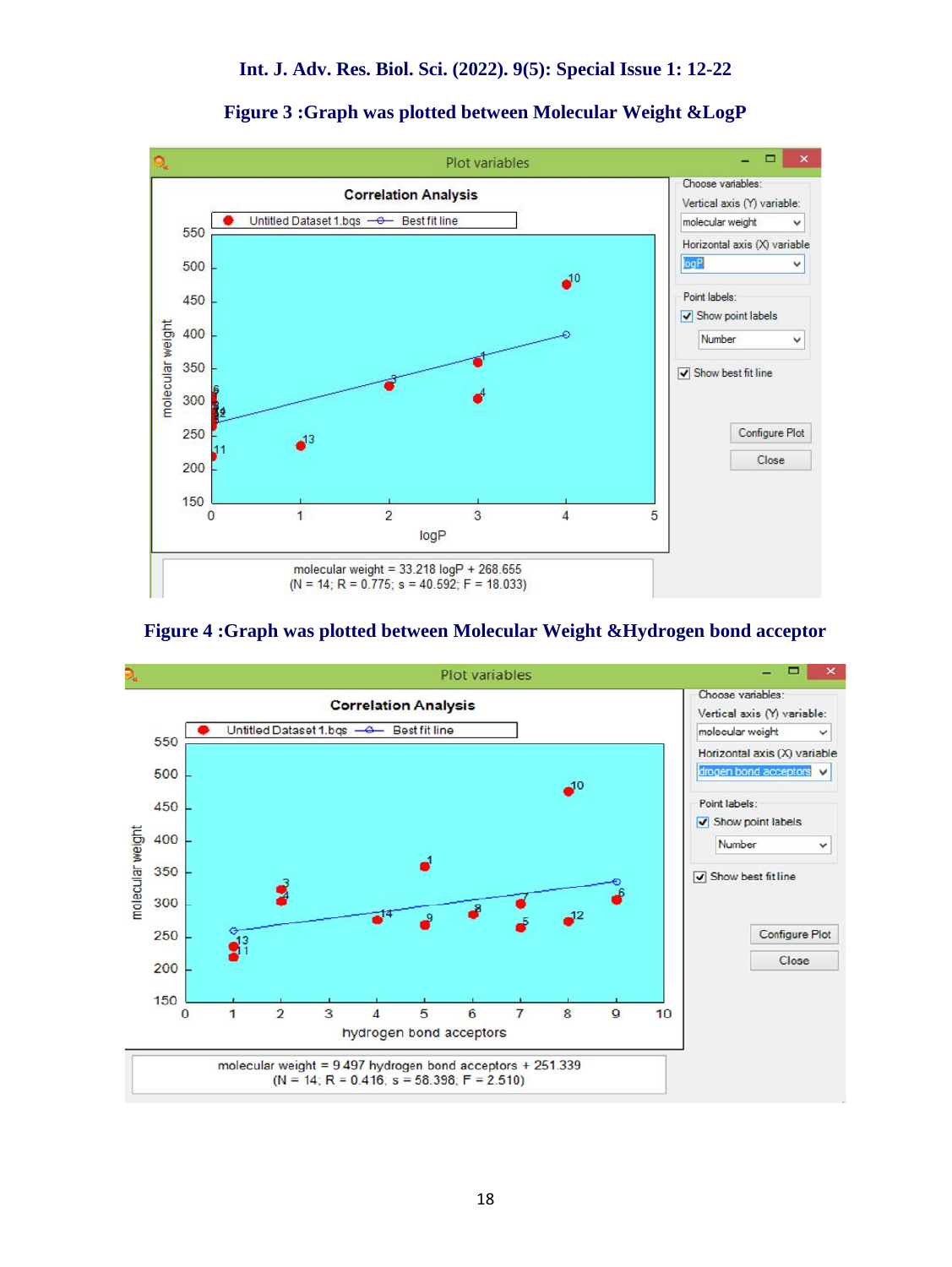

**Figure 5 :Graph was plotted between Molecular Weight &Molecular Refractivity**

From the figure 2 it was predicted that the 3 Compounds fits in the regression line between Molecular Weight and Hydrogen bond donorwith the R value 0.053. The compounds were as follows:

- The position 7 represent the Quercetin compound with the pubchem ID 5280343
- The position 6 represent the Sialic acid compound with the pubchem ID 906
- The position 4 represent the Apoptosis compounds with the pubchem ID 1901244

From the figure 3 it was predicted that the 3 Compounds fits in the regression line between Molecular Weight andLogP with the R value 0.775. The compounds were as follows:

- The position 5 represent the Streptozocin compound with the pubchem ID 29327
- The position 3 represent the Necrosis compound with the pubchem ID 16760577
- The position 1 represent the Cortisone compound with the pubchem ID 222786

From the figure 4 it was predicted that the no Compounds fits in the regression line between Molecular Weight and Hydrogen bond acceptor with the R value 0.416.

From the figure 5 it was predicted that the 5 Compounds fits in the regression line between Molecular Weight and Molecular Refractivity with the R value 0.935. The compounds were as follows:

- The position 2 represent the Luteolincompound with the pubchem ID 5280343
- The position 4 represent the Apoptosis compound with the pubchem ID 906
- The position 8 represent the Kaempferolcompound with the pubchem ID 1901244
- The position 9 represent the Apigenin compound with the pubchem ID 906
- The position 12 represent the Cardiospermincompound with the pubchem ID 1901244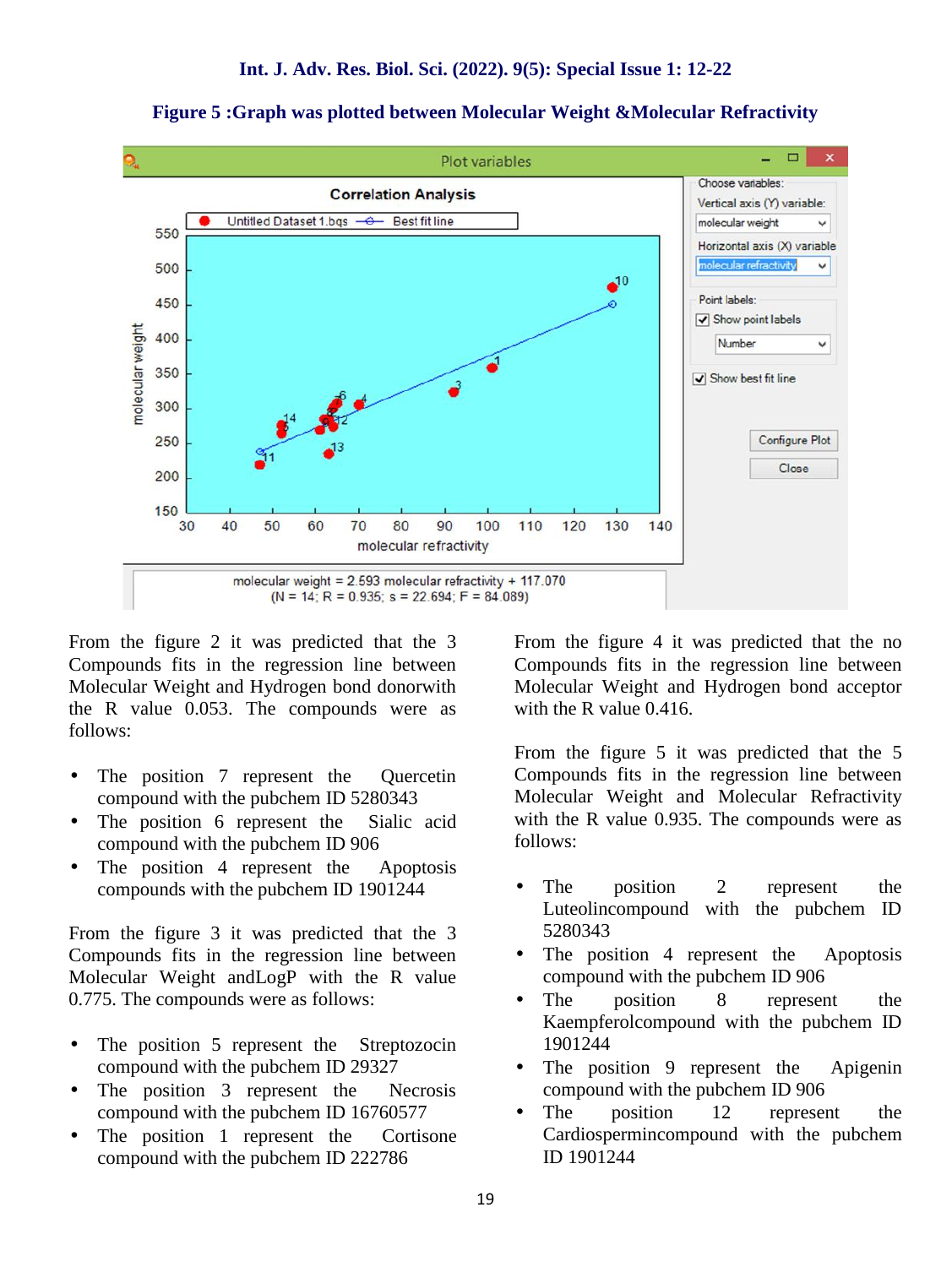On analysing R value in Build QSAR result, it was clearly revealed that the 5 compounds (Lutoline, Apoptosis, Kaemferol, Apigenin, Cardiospermin) which was predicted between descriptors of Molecular Weight and Molecular Refractivity was expected to exhibit the better inhibitory activity towards target protein when compared with other compounds.

# **Conclusion**

A plant of enormous importance to society as a whole and further research into its therapeutic capabilities and phytochemical studies could improve this herb's future prospects as a life saving plant. So in this study on plant compounds *Cardiospermum halicacabum* using Build QSAR generated four different QSAR models were built based on the descriptors,. Only 5 compounds out of 14 are found on the graph's regression line, according to QSAR research (molecular weight versus molecular refractivity). Future research might be tailored to demonstrate the efficacy of Lutoline, Apoptosis, Kaemferol, Apigenin, and Cardiospermin components from the plant *Cardiospermum halicacabum* in the medication development process .The results of the current work could be employed to generate new ligand molecules, determine their activities in Insilco, and prove that they are consistent with experimental values. As a result, the findings can be applied to the rational medication design of novel and potent lethal factor inhibitors.

# **Conflict of interest:**

The authors declare they have no competing interests.

# **Acknowledgments**

We acknowledge Vels Institute of Science, Technology and Advanced Studies (VISTAS) for providing us with required infrastructure and support system needed.

## **References**

- Antony Reena. 2011. A mini review on medicinal properties of the resurrecting plant Sanjeevani. Intl J of Pharm and Life Sci. 2(7): 933-39.
- Bachtel N, Israni-Winger K. 2020. Introduction. Yale J Biol Med. 93(2): 227-228.
- Bhutani KK and Gohil VM. 2010. Natural Products Drug discovery research in India: Status and appraisal. Ind J Experimental Bio. 48: 199-207.
- Boonmars T, Khunkitti W, Sithithaworn P, Fujimaki Y. 2005. *In vitro*antiparasitic activity of extracts of *Cardiospermum halicacabum* against third-stage larvae of Strongyloides Stercoralis.Parasitol Res. 97(5): 417-9.
- Bruno J Neves, Rodolpho C Braga, Cleber C Melo-Filho, Jose Teofilo Moreira-Filho, Eugene N Muratov and Carolina Horta Andrade. 2018. QSAR-Based Virtual Screening: Advances and Applications in Drug Discovery. Frontiers in Pharmacology. 9: 1-15.
- Dias DA, Urban S, Roessner U. 2012. A historical overview of natural products in drug discovery.Metabolites. 2(2): 303-36.
- Ghosh P, Das P, Mukherjee R, Banik S, Karmakar S, Chatterjee S. 2018. Extraction and quantification of pigments from Indian traditional medicinal plants: A comparative study between tree, shrub and herb. IJPSR. 9(7): 3052-3059.
- Ghosh P, Das P, Mukherjee R, Banik S, Karmakar S, Chatterjee S. 2018. Extraction and quantification of pigments from Indian traditional medicinal plants: A comparative study between tree, shrub, and herb. International Journal of Pharmaceutical Sciences and Research. 9(7): 3052-3059.
- Govindappa M. 2015. A review on role of plant(s) extract and its phytochemicals for the treatment of diabetes.J Diabetes Metab. 6(7): 565.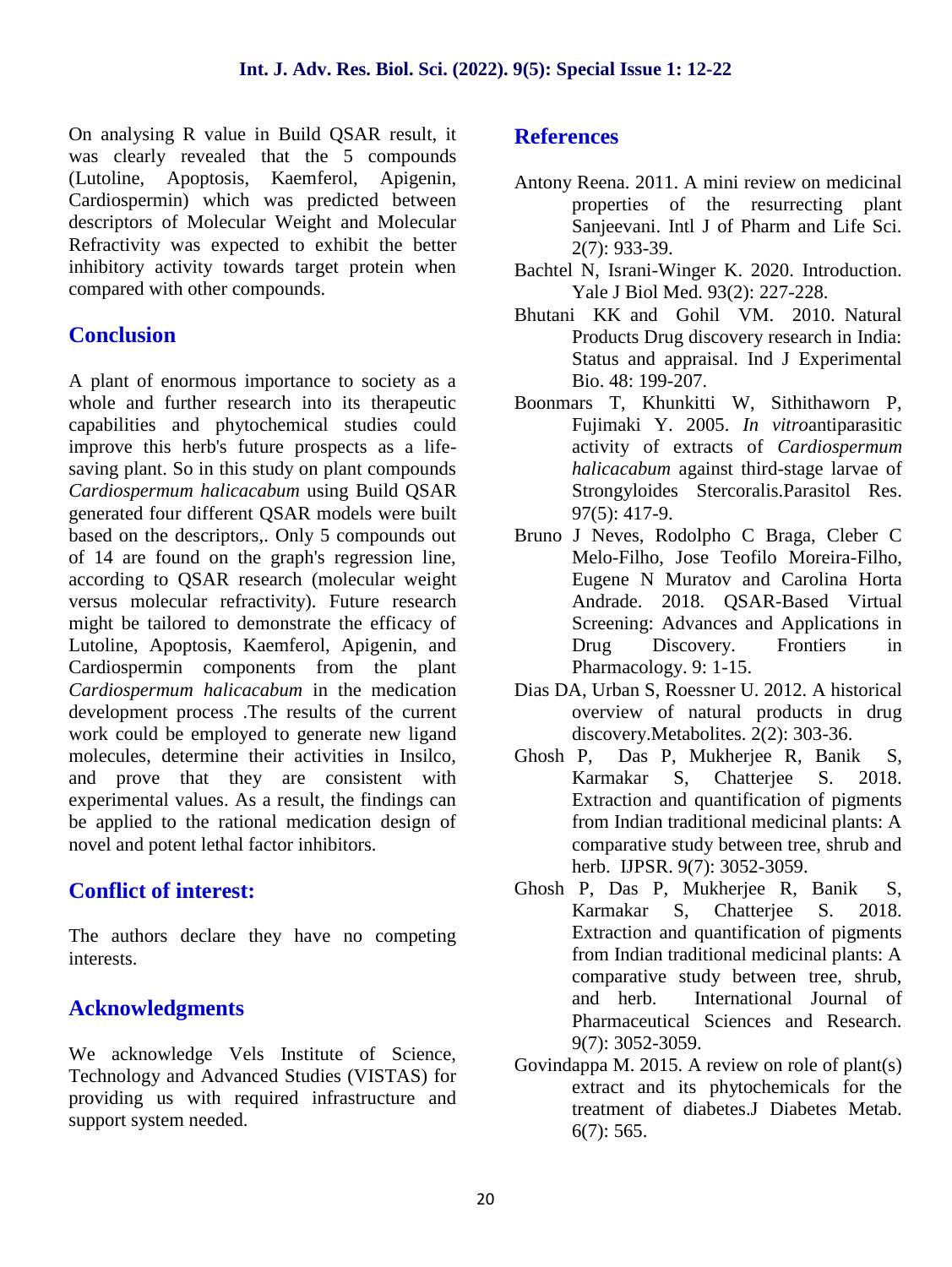- Huang MH, Huang SS, Wang BS, Wu CH, Sheu MJ, Hou WC. 2011. Anti-oxidant and Anti-inflammatory properties of *Cardiospermum halicacabum* and its reference compounds ex vivo and *in vivo.*J Ethnopharmacol. 133(2): 743-50
- Jeyadevi R, Sivasudha T, Ilavarasi A, Thajuddin N. 2013. Chemical constituents and antimicrobial activity of Indian green leafy vegetable *Cardiospermum halicacabum*. Indian J Microbiol. 53(1): 208-13
- Kukkar MR, Saluja AK, Sachdeva PD, Kukkar RR. 2014. *In vivo* investigation of the neuroprotective potential of *Cardispermum halicacabum*Linn. Int J Pharm Pharm Sci. 6(4): 64-6.
- Lee GB, Charn TC, Chew ZH, Ng TP. 2004. Complementary and alternative medicine use in patients with chronic diseases in primary care is associated with perceived quality of care and cultural beliefs. Fam Pract. 21(6): 654-60.
- Mahmood R, Najam R, Rizwani GH, Khatoon H. 2016. Evalution of neuropharmacological activity of *Cardiospermum halicacabum*(Linn.) leaf extract. World J Pharm Pharm Sci. 5(3): 896-906.
- Mohammad Goodarzi, BiekeDejaegher, Yvan Vander Heyden. 2012. Feature Selection Methods in QSAR Studies. Journal of AOAC International, 95 (3): 636-651.
- Padmini N, Sundaramoorthy SD, Tripathi H, Hari.2016. *In vitro* and *in vivo* anti arthritic activity of combined ethanolic extract of *Pisoniagrandis* and *Cardiospermum halicacabum* in Wistar rats. J Appl Pharm Sci. 6(9): 102-8
- Pieroni A, Nebel S, Quave C, Münz H, Heinrich M. 2012. Ethnopharmacology of Liakra: traditional weedy vegetables of the Arbereshe of the Vulture area in southern Italy. J Ethnopharmacol. 81(2): 165-185
- Prakash KC, Kuppast IJ. 2014. Antidiarrhoeal activity of *Cardiospermum halicacabum* and *Dodonea viscosa*. Int J Pharm Sci 6 (10): 257-60.
- Rajesh S, Sivakumari K, Ashok K, Abitha AR. 2016. Anticancer activity of *Cardiospermum halicacabum* Linn. Leaf extracts against Hepatocellular carcinoma cell line (Hep-G2). World J Pharm Pharm Sci. 5(3): 1133-54.
- S. Mondal M. Ghosh P. 2020. Quantification of total protein content from some traditionally used edible plant leaves: a comparative study. Journal of Medicinal Plant Studies. 8(4): 166-170.
- Senthilkumar S and Vijayakumari K. 2012. Phytochemical and GC-MS Analysis of *Cardiospermum halicacabum* Linn. Leaf. Int. J. Institu. Pharm. Life Sc. 2(5): 45-50.
- Sharma E, Dubey AK, Malhotra S, Manocha S, Handu S. 2017. Use of complementary and alternative medicines in Indian elderly patients. Natl J Physiol Pharm Pharmacol 7(9): 929-934
- Thomson P, Jones J, Browne M, Leslie SJ. 2014. Psychosocial factors that predict why people use complementary and alternative medicine and continue with its use: a population based study. Complement TherClinPract. 20(4): 302-10.
- Tyagi S, Nanher AH, Sahay S. 2015. Kiwifruit: Health benefits and medicinal importance. Hind agricultural and training institute. 10(2): 98-100
- Uma AnushaNukala, Sahithi P and Raja Rao P. 2015. *In-silico* Structure based, QSAR & Analogue based Studies using Dipeptidyl Peptidase 4 (DPP4) Inhibitors against Diabetes Type-2. International Journal of Biotechnology and Biomedical Sciences. 1(1): 16-20.
- Upadhyay RK. 2015. Bel plant: A source of pharmaceuticals and ethno medicines. International Journal of Green Pharmacy. 9 (4): 204-222.
- Vijayakumar N and Kumar KS. 2021. *Cardiospermumhalicacabum* Linn -A Review of its Medicinal Effects on Human Healthcare System. Journal of Pharmaceutical Research International. 33(21B): 57-63.